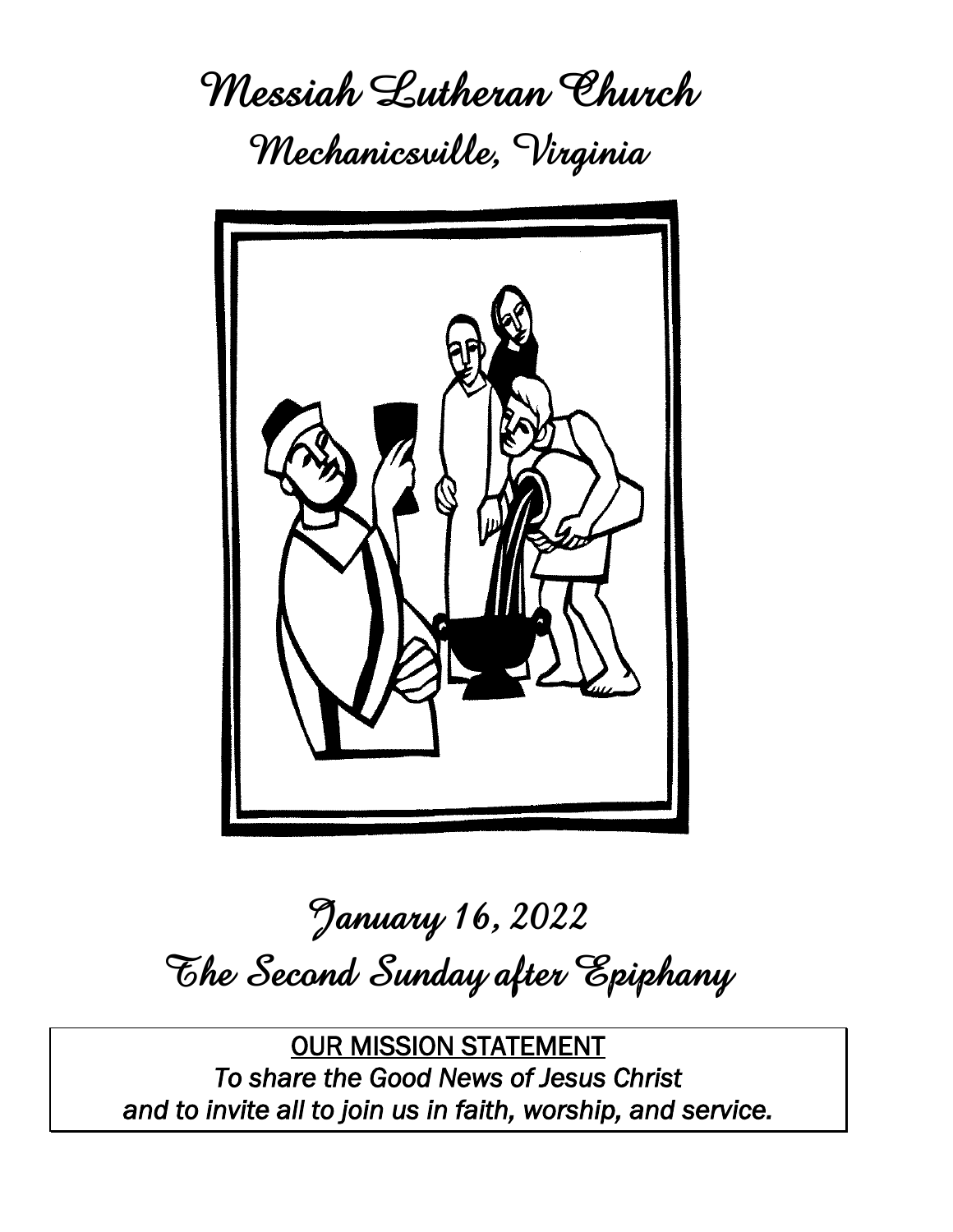The service will be livestreamed at 10:45 am on Messiah's FB page, and that video will be available later on the church website and YouTube. There is no pre-recording of the service on YouTube this week. Facebook link:<https://www.facebook.com/MessiahMech/>

# **MESSIAH LUTHERAN CHURCH**

8154 Atlee Road, Mechanicsville, VA 23111 Pastor: The Rev. Ryan Radtke

Church: (804) 746-7134; Email: MessiahMech@gmail.com; Website: [MessiahMech.c](http://www.mlcas.org/)om

THE SECOND SUNDAY AFTER EPIPHANY JANUARY 16, 2022

*\*Congregation standing*

#### **WELCOME AND ANNOUNCEMENTS**

*Welcome visitors! May the Spirit of Christ fill your heart as we worship today. You are invited to make Messiah your church home.*

#### **\*CONFESSION AND FORGIVENESS**

- P: Blessed be the holy Trinity,  $\pm$  one God, who creates us, redeems us, and calls us by name.
- **C:** *Amen*
- P: Let us confess our sin in the presence of God and of one another.
- P: Most merciful God,
- **C:** *we confess that we have sinned against you and your beloved children. We have turned our faces away from your glory when it did not appear as we expected. We have rejected your word when it made us confront ourselves. We have failed to show hospitality to those you called us to welcome. Accept our repentance for the things we have done and the things we have left undone. For the sake of Jesus Christ, have mercy on us. Forgive us and lead us, that we may bathe in the glory of your Son born among us, and reflect your love for all creation. Amen***.**
- P: I bring you good news of great joy for all people: God has come among us in the child born of Mary, Christ the Lord.  $+$  In Christ your sins are forgiven and you are clothed in peace.
- **C: Amen.**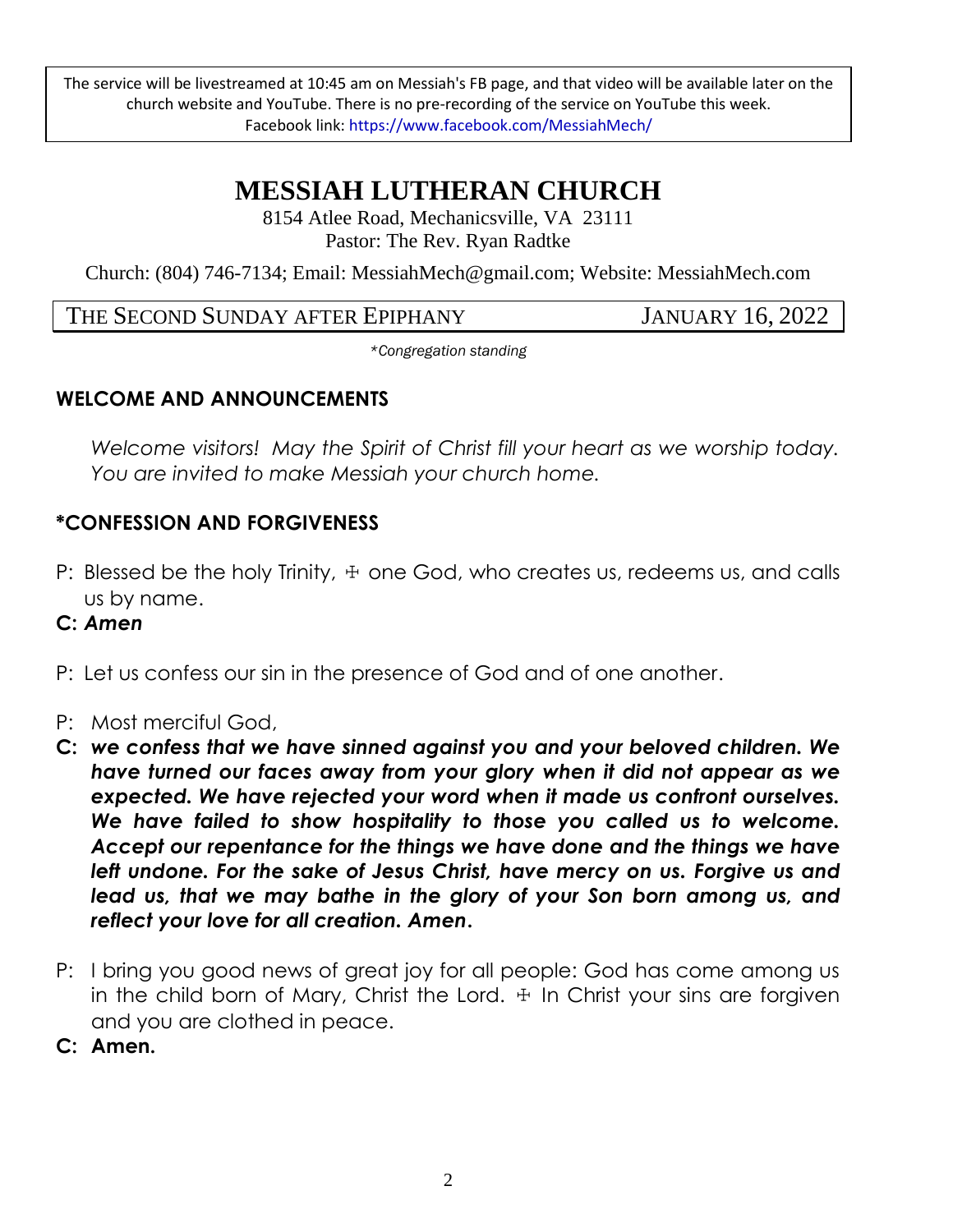#### **\*THE GREETING**

- P: The grace of our Lord Jesus Christ, the love of God, and the communion of the Holy Spirit be with you all.
- **C:** *And also with you.*

#### **\*PRAYER OF THE DAY**

- P: Let us pray together:
- **C:** *Lord God, source of every blessing, you showed forth your glory and led many to faith by the works of your Son, who brought gladness and salvation to his people. Transform us by the Spirit of his love, that we may find our life together in him, Jesus Christ, our Savior and Lord. Amen*

#### **FIRST READING: Isaiah 62:1-5**

A reading from Isaiah.

The people's return to Judah after the exile was marred by economic and political troubles. Nevertheless, the prophet declares, Jerusalem and Judah will *be restored. God will rejoice over Jerusalem as a bridegroom rejoices over the bride, and the people are called to the celebration.*

<sup>1</sup>For Zion's sake I will not keep silent, and for Jerusalem's sake I will not rest, until her vindication shines out like the dawn, and her salvation like a burning torch. <sup>2</sup>The nations shall see your vindication, and all the kings your glory; and you shall be called by a new name that the mouth of the LORD will give. <sup>3</sup>You shall be a crown of beauty in the hand of the LORD, and a royal diadem in the hand of your God. <sup>4</sup>You shall no more be termed Forsaken, and your land shall no more be termed Desolate; but you shall be called My Delight Is in Her, and your land Married; for the LORD delights in you, and your land shall be married. <sup>5</sup>For as a young man marries a young woman, so shall your builder marry you, and as the bridegroom rejoices over the bride, so shall your God rejoice over you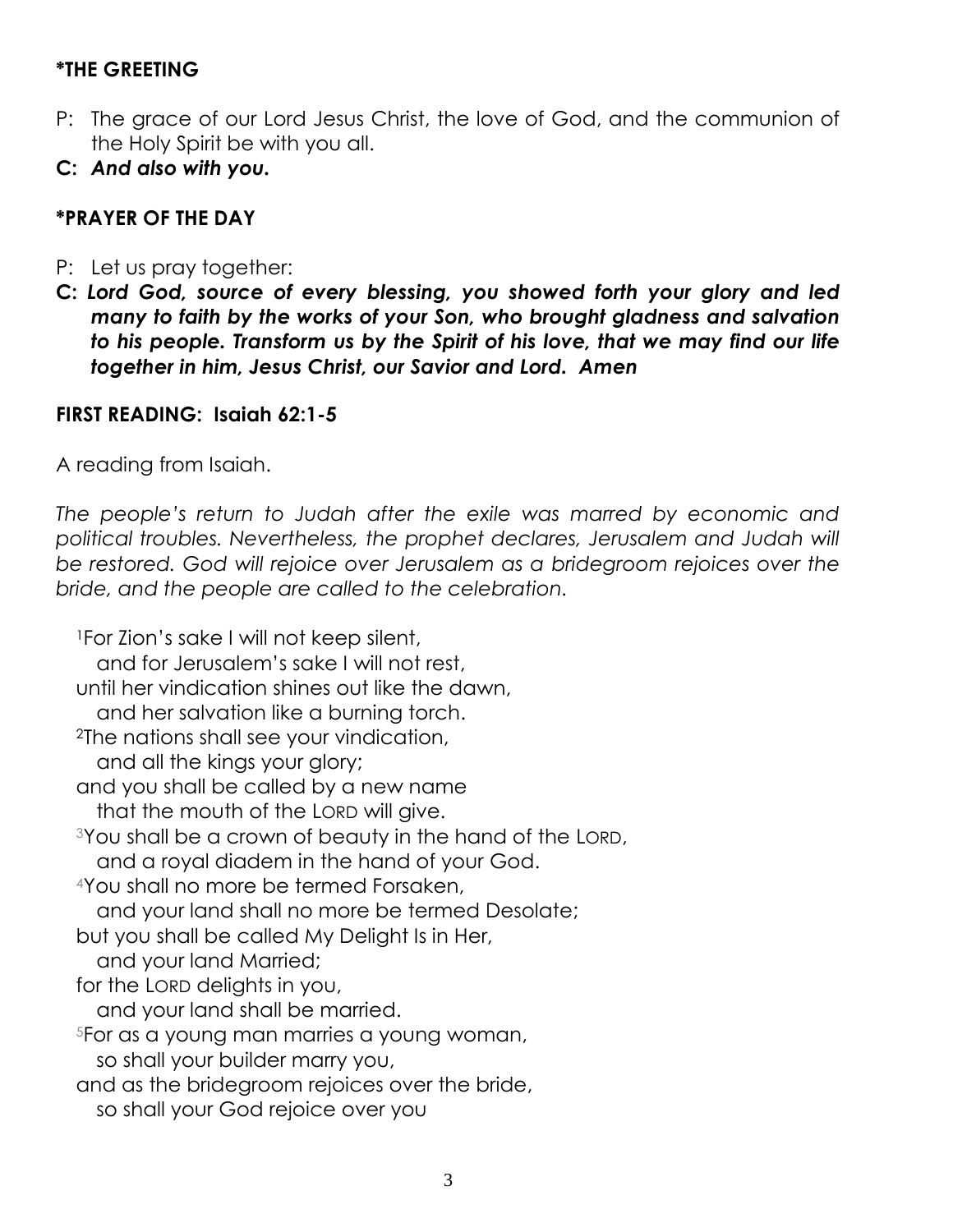L: The word of the Lord.

#### **C:** *Thanks be to God.*

## **SECOND LESSON: 1 Corinthians 12:1-11**

A reading from 1 Corinthians.

*The congregation at Corinth experienced division as people were comparing their spiritual gifts, thinking some to be superior to others. Paul invites this fractured community to trust that God's Holy Spirit has gifted them all perfectly for their mission together.*

<sup>1</sup>Now concerning spiritual gifts, brothers and sisters, I do not want you to be uninformed. 2You know that when you were pagans, you were enticed and led astray to idols that could not speak. 3Therefore I want you to understand that no one speaking by the Spirit of God ever says "Let Jesus be cursed!" and no one can say "Jesus is Lord" except by the Holy Spirit.

4Now there are varieties of gifts, but the same Spirit; <sup>5</sup>and there are varieties of services, but the same Lord; 6and there are varieties of activities, but it is the same God who activates all of them in everyone. 7To each is given the manifestation of the Spirit for the common good. 8To one is given through the Spirit the utterance of wisdom, and to another the utterance of knowledge according to the same Spirit, 9to another faith by the same Spirit, to another gifts of healing by the one Spirit, <sup>10</sup>to another the working of miracles, to another prophecy, to another the discernment of spirits, to another various kinds of tongues, to another the interpretation of tongues. 11All these are activated by one and the same Spirit, who allots to each one individually just as the Spirit chooses.

- L: The word of the Lord.
- **C:** *Thanks be to God.*

## **\*GOSPEL: John 2:1-11**

- P: The Holy Gospel according to John.
- **C:** *Glory to you, O Lord.*

*Turning water to wine at the wedding at Cana is described as the first of Jesus' signs. Through many such epiphanies, Jesus reveals that he bears God's creative power and joyful presence into the world.*

<sup>1</sup>On the third day there was a wedding in Cana of Galilee, and the mother of Jesus was there. 2Jesus and his disciples had also been invited to the wedding. 3When the wine gave out, the mother of Jesus said to him, "They have no wine."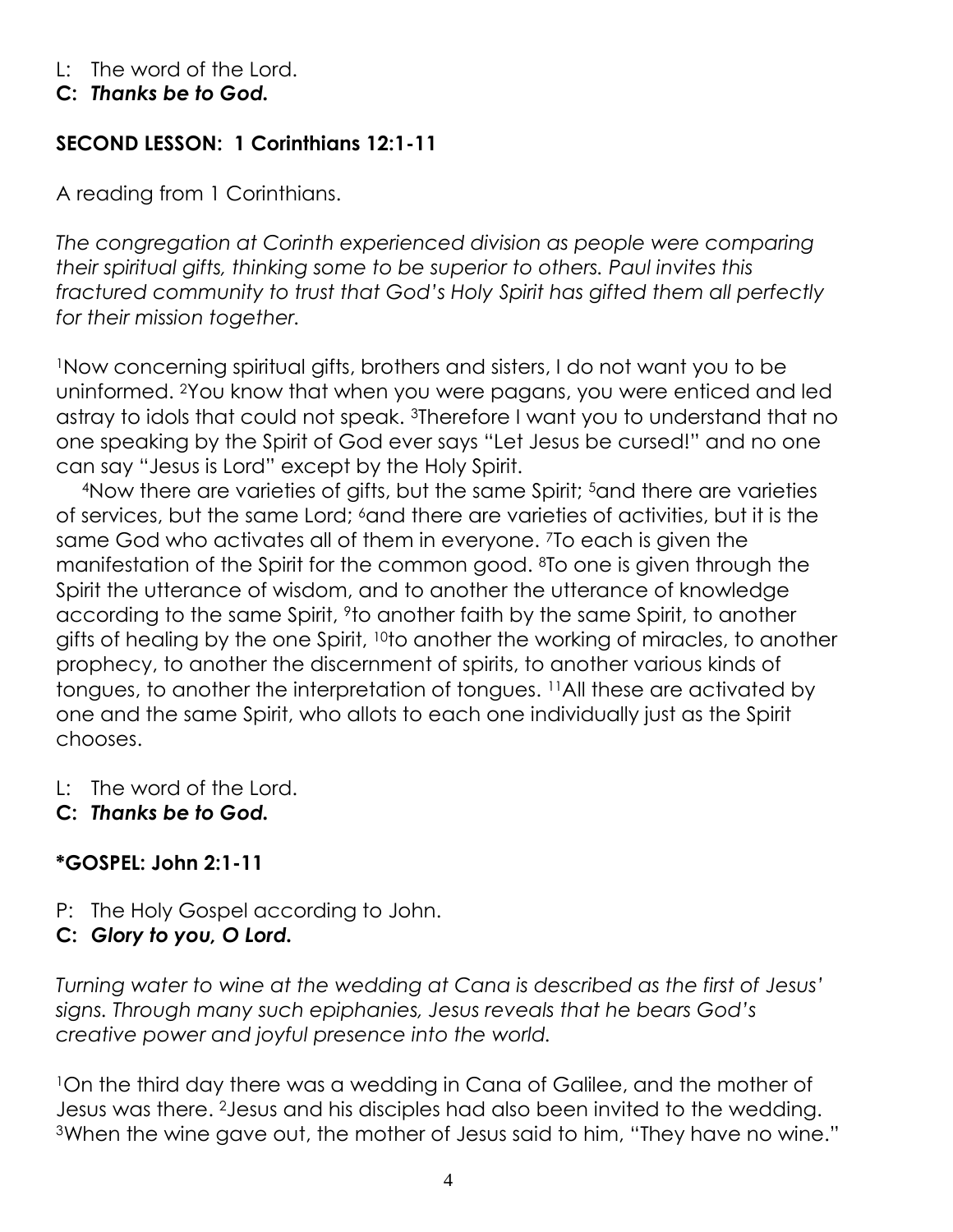<sup>4</sup>And Jesus said to her, "Woman, what concern is that to you and to me? My hour has not yet come." 5His mother said to the servants, "Do whatever he tells you." 6Now standing there were six stone water jars for the Jewish rites of purification, each holding twenty or thirty gallons. 7Jesus said to them, "Fill the jars with water." And they filled them up to the brim. 8He said to them, "Now draw some out, and take it to the chief steward." So they took it. 9When the steward tasted the water that had become wine, and did not know where it came from (though the servants who had drawn the water knew), the steward called the bridegroom <sup>10</sup>and said to him, "Everyone serves the good wine first, and then the inferior wine after the guests have become drunk. But you have kept the good wine until now." 11Jesus did this, the first of his signs, in Cana of Galilee, and revealed his glory; and his disciples believed in him.

- P: The Gospel of the Lord.
- **C:** *Praise to you, O Christ.*

#### **CHILDREN'S SERMON**

**SERMON Pastor Ryan Radtke**

#### **CREED**

**I believe in God, the Father almighty, creator of heaven and earth. I believe in Jesus Christ, God's only Son, our Lord, who was conceived by the Holy Spirit, born of the virgin Mary, suffered under Pontius Pilate, was crucified, died, and was buried; he descended to the dead.\* On the third day he rose again; he ascended into heaven, he is seated at the right hand of the Father, and he will come to judge the living and the dead. I believe in the Holy Spirit, the holy catholic church, the communion of saints, the forgiveness of sins, the resurrection of the body, and the life everlasting. Amen.**

#### **\*PRAYERS**

A: The Spirit of the Lord is poured out upon us in abundance; so we are bold to pray for the church, the world, and all that God has made. *[Brief silence]*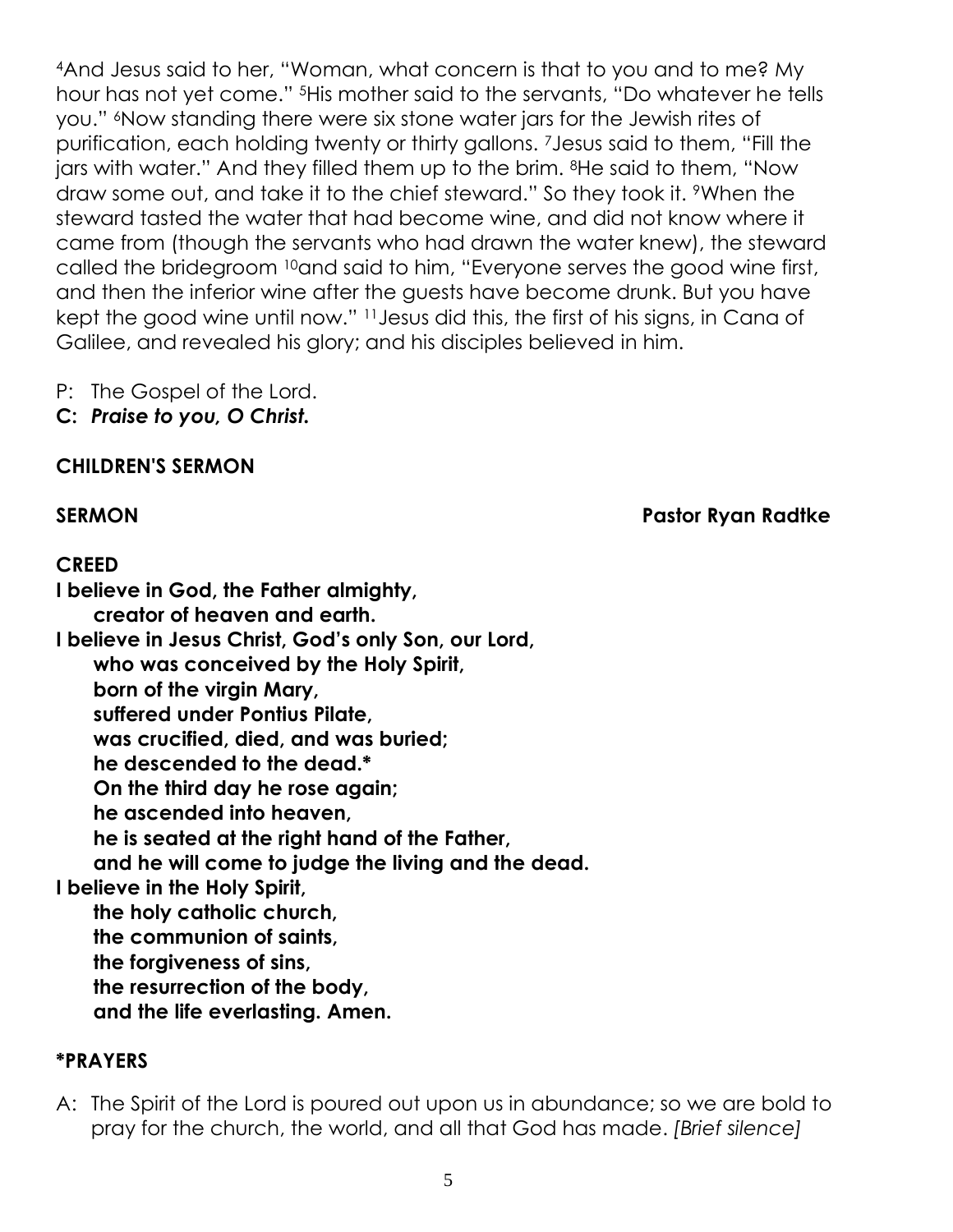- A: By your Spirit, activate within your church gifts of faith, healing, and prophecy. Unite those who profess your name across congregations, denominations, and geographic boundaries. Open our hearts to recognize and celebrate surprising miracles. God of grace,
- **C:** *hear our prayer.*
- A: Your creation reflects your generosity. Bless farmers, migrant farmworkers, orchard-keepers, ranchers, and all who tend the abundance of the land. Protect food and water sources from destruction, that all can eat and drink and be satisfied. God of grace,
- **C:** *hear our prayer.*
- A: By your Spirit, grant wisdom, knowledge, and discernment to those who hold leadership positions at any level. Direct policymakers toward compassionate decisions that build up safe and just communities. Lead all authorities in seeking and serving the common good. God of grace,
- **C:** *hear our prayer.*
- A: As Jesus provided generously in a moment of need, provide generous gifts of healing for those in need this day (especially). Provide abundantly for all who are hungry or thirsty, all seeking shelter, and all who seek peace. God of grace,
- **C:** *hear our prayer.*
- A: You see us for who we are and you delight in us. Embrace those struggling with self-worth, wrestling with self-identity, or facing significant life transition. Remind us that nothing can separate us from your love. God of grace,
- **C:** *hear our prayer.*
- A: You bless us through the spiritual gifts of the saints who have gone before us. We give thanks for the life of Martin Luther King Jr. and all who have modeled the way of courageous faith. God of grace,

#### **C:** *hear our prayer.*

- A: Heavenly Father, You have generously blessed us with families. Thank you for your guidance and protection. As you love and care for us, may we also always love and care for our families and keep them in our prayers. We pray this week for the Knepper and Mahovtas families as well as our Messiah family. May You keep us all from danger and sickness and guard our hearts so that we are reminded of Your Grace. God of grace,
- **C:** *hear our prayer.*

*Here other intercessions may be offered.*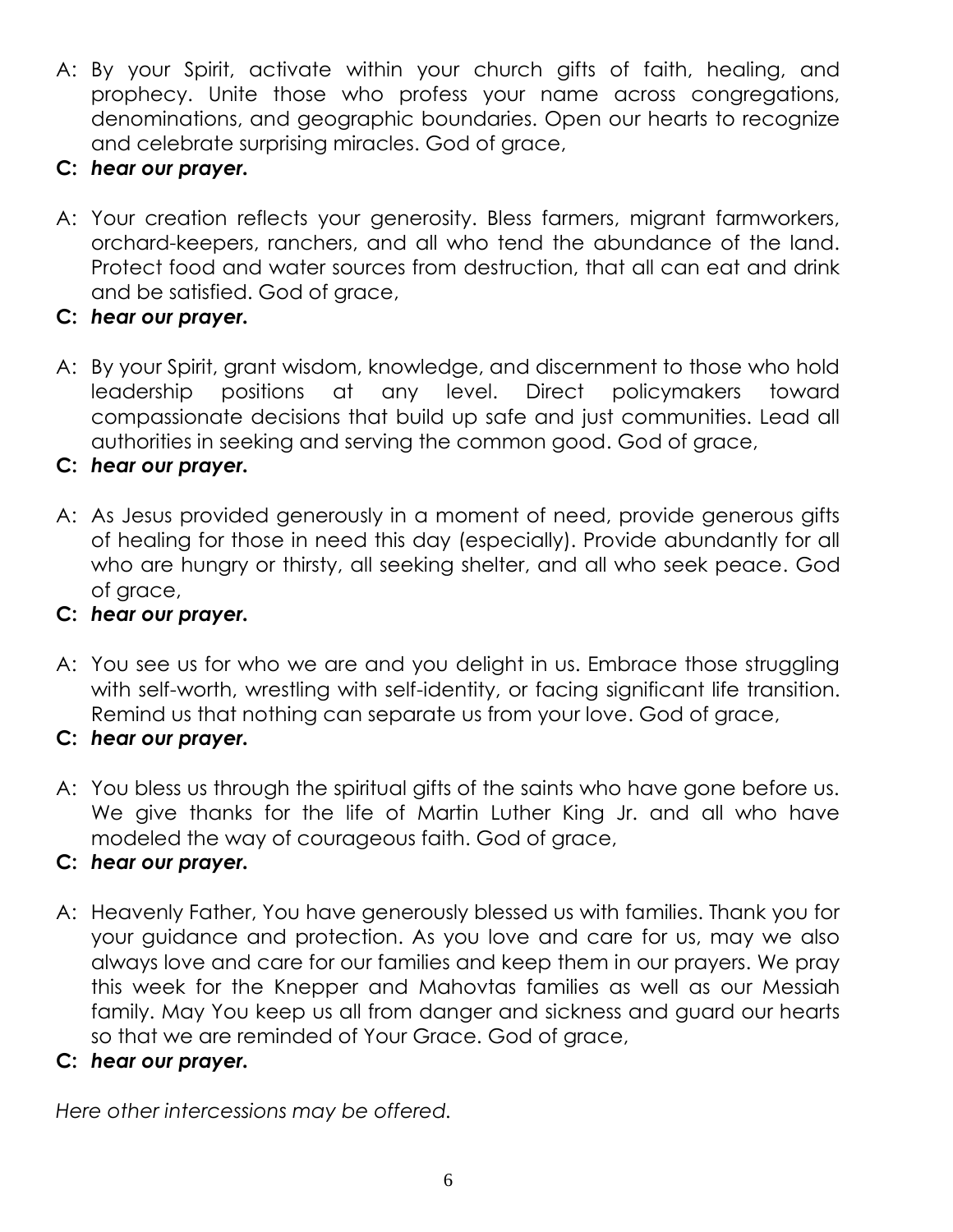- A: Since we have such great hope in your promises, O God, we lift these and all of our prayers to you in confidence and faith; through Jesus Christ our Savior.
- **C:** *Amen***.**

## **\*LORD'S PRAYER**

P: Lord, remember us in your kingdom and teach us to pray.

**C:** *Our Father, who art in heaven, hallowed be thy name, thy kingdom come, thy will be done, on earth as it is in heaven. Give us this day our daily bread; and forgive us our trespasses, as we forgive those who trespass against us; and lead us not into temptation, but deliver us from evil. For thine is the kingdom, and the power, and the glory, forever and ever. Amen.*

#### **\*BLESSING**

- P: God, who leads you in pathways of righteousness, who rejoices over you, and who calls you by name,  $+$  bless your going out and your coming in, today and forever.
- **C:** *Amen*

#### **\*DISMISSAL**

- A: Go in peace. Serve the Lord.
- **C:** *Thanks be to God.*

## **POSTLUDE**

(Text used by permission of Augsburg Fortress license #11886-S) \*\*\*\*\*\*\*\*\*\*\*\*\*\*\*\*\*\*\*\*\*\*\*\*\*\*\*\*\*\*\*\*\*\*\*\*\*\*\*\*\*\*\*\*\*\*\*\*\*\*\*\*\*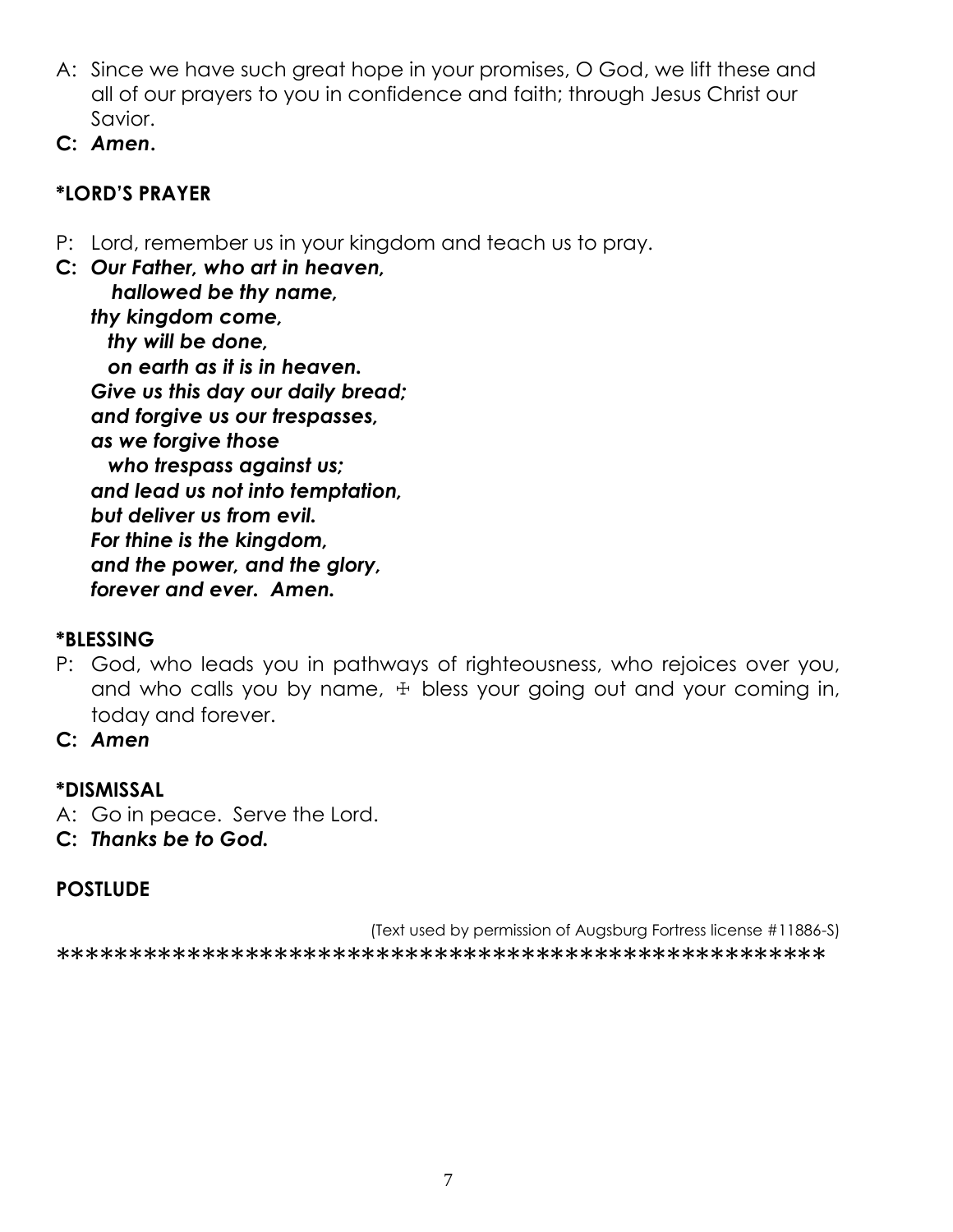# **Announcements**

## **PASTOR RYAN'S OFFICE HOURS**

Pastor Ryan will be mostly virtual this week, like everything else at church. Please call or email him to set up an appointment, at 507-360-7276 and/or [messiahmechpr@gmail.com.](mailto:messiahmechpr@gmail.com)

#### **WEEKLY FINANCIAL UPDATE**

Here is this week's information based on our 2022 budget.

- Contributions to the general fund averaged \$4,594.50 (up from \$3,089.00 through January 2, 2022).
- We are \$ \$1,045.00 behind the year-to-date budget needs.
- Weekly budget need is \$4,072.

# **ONLINE SERVICES CONTINUE**

Brothers and Sisters of Messiah, As COVID numbers are once again on the rise, with Virginia experiencing its all-time high positivity rate at 32%, and with stories coming in of various Messiah members, as well as friends, neighbors, and co-workers, testing positive for the virus, the Church Council discussed the matter and passed a resolution to cancel in-person worship for the following three Sundays (1/9, 1/16, and 1/23). Pastor Ryan will provide an online message via Facebook Live, with the recording available on the church YouTube page later on. Council also passed a resolution that asks all church groups and teams to meet remotely or virtually until we are worshiping in the sanctuary again. This includes the Sunday school, women's Bible study, Confirmation youth group, quilters, and our annual reporting meeting. This may feel like a setback; but, as has been the case for all our protocols these last two years, it is genuinely an expression of love in Jesus Christ: to one another, our neighbors, and our wider community. Please reach out to one another during these coming weeks, and pray for this current wave to pass. Stay safe, be healthy, and love one another. In Christ, Pastor Ryan & the Church Council.



## **CHRISTMAS POINSETTIAS**

If you would like a poinsettia to take home, please come by the church during regular office hours to pick one up.

Office Hours: Mon/Wed: 8 am – 3 pm Tue/Thr/Fri: 8 am – 12 pm